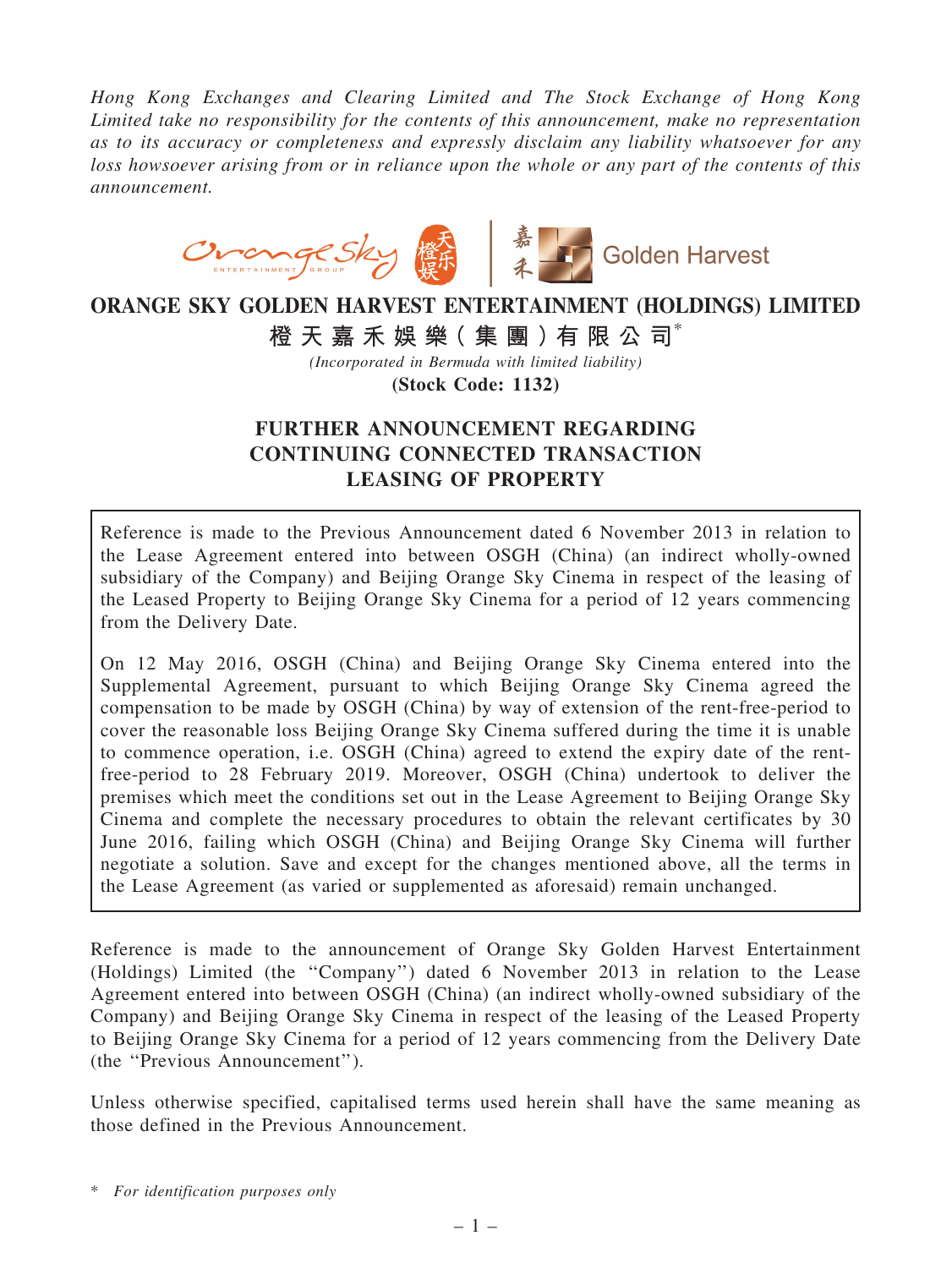On 12 May 2016, OSGH (China) and Beijing Orange Sky Cinema entered into the Supplemental Agreement, pursuant to which Beijing Orange Sky Cinema agreed the compensation to be made by OSGH (China) by way of extension of the rent-free-period to cover the reasonable loss Beijing Orange Sky Cinema suffered during the time it is unable to commence operation, i.e. OSGH (China) agreed to extend the expiry date of the rent-freeperiod to 28 February 2019. Moreover, OSGH (China) undertook to deliver the premises which meet the conditions set out in the Lease Agreement to Beijing Orange Sky Cinema and complete the necessary procedures to obtain the relevant certificates before 30 June 2016, failing which OSGH (China) and Beijing Orange Sky Cinema will further negotiate a solution.

#### SUPPLEMENTAL AGREEMENT TO THE LEASE AGREEMENT

The principal terms of the Supplemental Agreement are as follows:

| Date:                                 | 12 May 2016                                                                                                                                                                                                                                                                                                                                                                                                                                                                                                                                                                                                                                                                                                                                                                                                                                                                                                                                                                                                                                                                             |                                                                               |
|---------------------------------------|-----------------------------------------------------------------------------------------------------------------------------------------------------------------------------------------------------------------------------------------------------------------------------------------------------------------------------------------------------------------------------------------------------------------------------------------------------------------------------------------------------------------------------------------------------------------------------------------------------------------------------------------------------------------------------------------------------------------------------------------------------------------------------------------------------------------------------------------------------------------------------------------------------------------------------------------------------------------------------------------------------------------------------------------------------------------------------------------|-------------------------------------------------------------------------------|
| Parties:                              |                                                                                                                                                                                                                                                                                                                                                                                                                                                                                                                                                                                                                                                                                                                                                                                                                                                                                                                                                                                                                                                                                         | Landlord: OSGH (China), an indirect wholly-owned subsidiary of<br>the Company |
|                                       | Tenant:                                                                                                                                                                                                                                                                                                                                                                                                                                                                                                                                                                                                                                                                                                                                                                                                                                                                                                                                                                                                                                                                                 | Beijing Orange Sky Cinema, a connected person                                 |
| Delivery Date:                        | OSGH (China) undertakes to deliver the premises which meet the<br>conditions set out in the Lease Agreement to Beijing Orange Sky<br>Cinema and complete the necessary procedures to obtain the<br>relevant certificates by 30 June 2016.                                                                                                                                                                                                                                                                                                                                                                                                                                                                                                                                                                                                                                                                                                                                                                                                                                               |                                                                               |
| Amount and method of<br>compensation: | OSGH (China) agrees to compensate for the reasonable loss in the<br>sum of RMB5,418,017.46 suffered by Beijing Orange Sky Cinema<br>as the result of its failure to commence cinema operation before 30<br>June 2016. Accordingly, Beijing Orange Sky Cinema agrees the<br>compensation to be made by OSGH (China) by way of extension<br>of the rent-free-period to cover the reasonable loss Beijing Orange<br>Sky Cinema suffered during the time it is unable to commence<br>operation, i.e. OSGH (China) agrees to extend the expiry date of<br>the rent-free-period to 28 February 2019. Moreover, OSGH (China)<br>undertakes to deliver the premises which meet the conditions set<br>out in the Lease Agreement to Beijing Orange Sky Cinema and<br>complete the necessary procedures to obtain the relevant<br>certificates before 30 June 2016, failing which OSGH (China) and<br>Beijing Orange Sky Cinema will further negotiate a solution.<br>OSGH (China) shall not be liable for any other default payment,<br>compensation and amount which is in compensatory nature. |                                                                               |

Save and except for the changes mentioned above, all the terms in the Lease Agreement (as varied or supplemented as aforesaid) remain unchanged.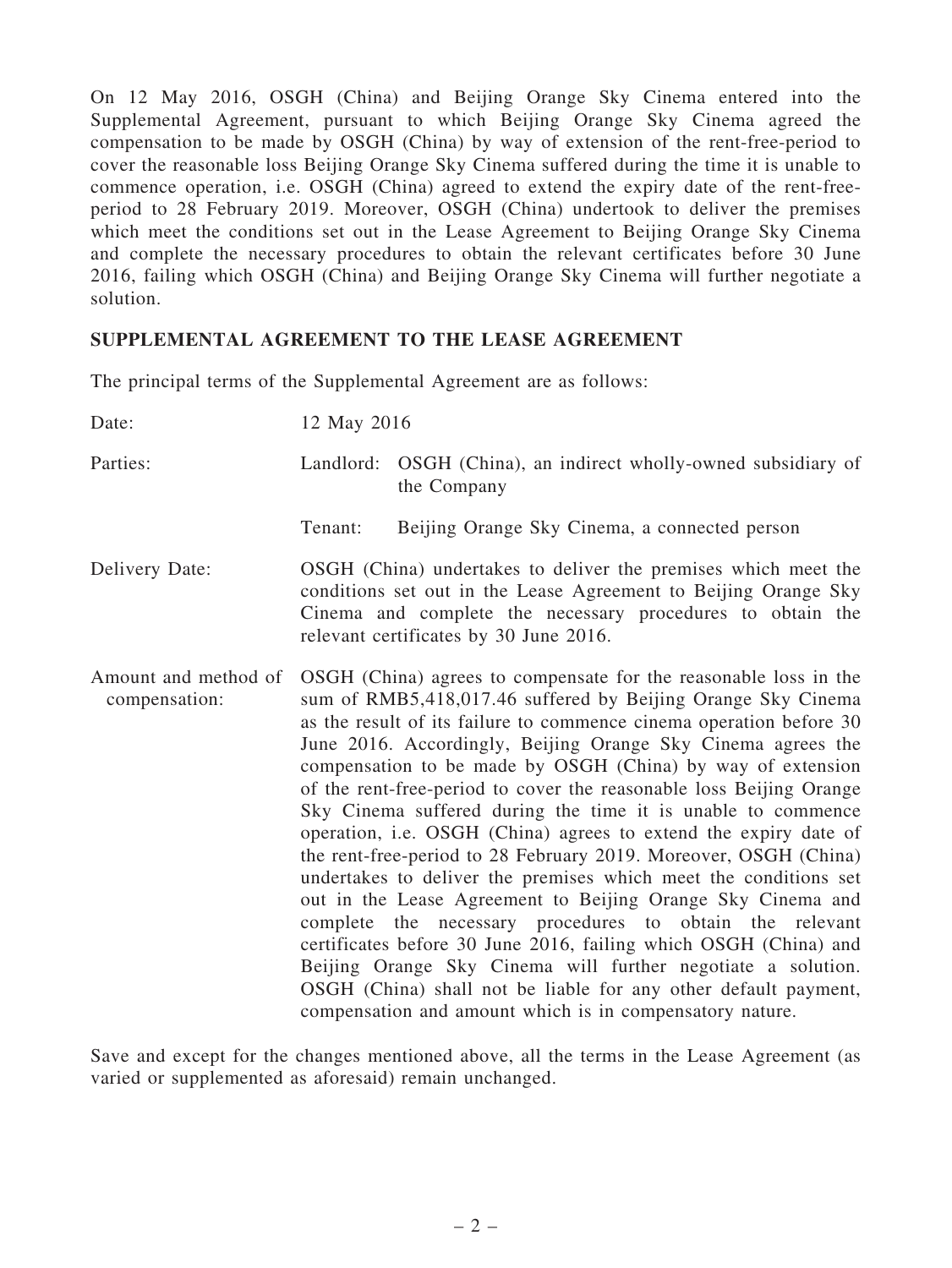# ANNUAL CAPS

The annual caps in respect of the Lease Agreement (as varied or supplemented as aforesaid) for each of the three financial years ending 31 December 2016, 2017 and 2018 are RMB1,010,000 (equivalent to approximately HK\$1,212,000), RMB2,080,000 (equivalent to approximately HK\$2,496,000) and RMB2,200,000 (equivalent to approximately HK\$2,640,000) respectively (''Caps'').

Upon the expiry of the Caps, the Company will re-comply with all applicable requirements under the Listing Rules, including (where required) the obtaining of approval of the independent shareholders of the Company.

# BASES OF THE ANNUAL CAPS

The terms of the Lease Agreement were negotiated on an arm's length basis and are on normal commercial terms and were determined by reference to the prevailing market rent of similar properties in nearby locations. The Caps payable by Beijing Orange Sky Cinema to OSGH (China) under the Lease Agreement for the three years ending 31 December 2016, 2017 and 2018 represent the amount of rental fee and brand licensing fee.

# REASONS FOR ENTERING INTO THE SUPPLEMENTAL AGREEMENT

On the date of signing of the Lease Agreement, OSGH (China) delivered the premises to Beijing Orange Sky Cinema for renovation. However, as Bao Sheng Chang (Tangshan) Real Estate Development Company Limited\* (寶升昌(唐山)房地產開發有限公司) (''Bao Sheng Chang (Tangshan)''), the developer, failed to provide the relevant certificates of completion and the acceptance documents on fire services which are necessary for the final delivery in accordance with the sale and purchase agreement of the premises, OSGH (China) is not able to conduct relevant procedures with Beijing Orange Sky Cinema. Besides, since Bao Sheng Chang (Tangshan) failed to conduct any reasonable marketing activities, the premises remain closed or partly closed, hence the cinema of Beijing Orange Sky Cinema which has completed renovation has been unable to commence operation as of to-date. In order to carry on the leasing cooperation in a friendly manner, OSGH (China) and Beijing Orange Sky Cinema agreed to enter into the Supplemental Agreement in respect of the period Beijing Orange Sky Cinema being unable to commence its operation and the subsequent performance of the Lease Agreement.

The compensation to be made by OSGH (China) for the failure of Beijing Orange Sky Cinema to commence operation of a cinema is attributable to Bao Sheng Chang (Tangshan), the developer, being unable to provide the relevant certificates of completion and the acceptance documents on fire services which are necessary for the final delivery to OSGH (China). Within 5 working days from the date of this announcement, OSGH (China) will commence litigation in the People's Court of Chaoyang District of Beijing against Bao Sheng Chang (Tangshan), Bao Sheng Chang (Tangshan) Business Management Company Limited\* (寶升昌(唐山)商業管理有限公司) and Hu Jian\* (戶健) (an executive director of Bao Sheng Chang (Tangshan)) (collectively the ''Joint and Several Liability Guarantors''), claiming from Bao Sheng Chang (Tangshan) damages in the sum of RMB8,906,017.46 of which (1) RMB6,745,026 being the default payment for the period from 1 January 2014 to, tentatively, 30 April 2016, being the date on which Bao Sheng Chang (Tangshan) duly completed the procedures for obtaining the land use right certificates for the subject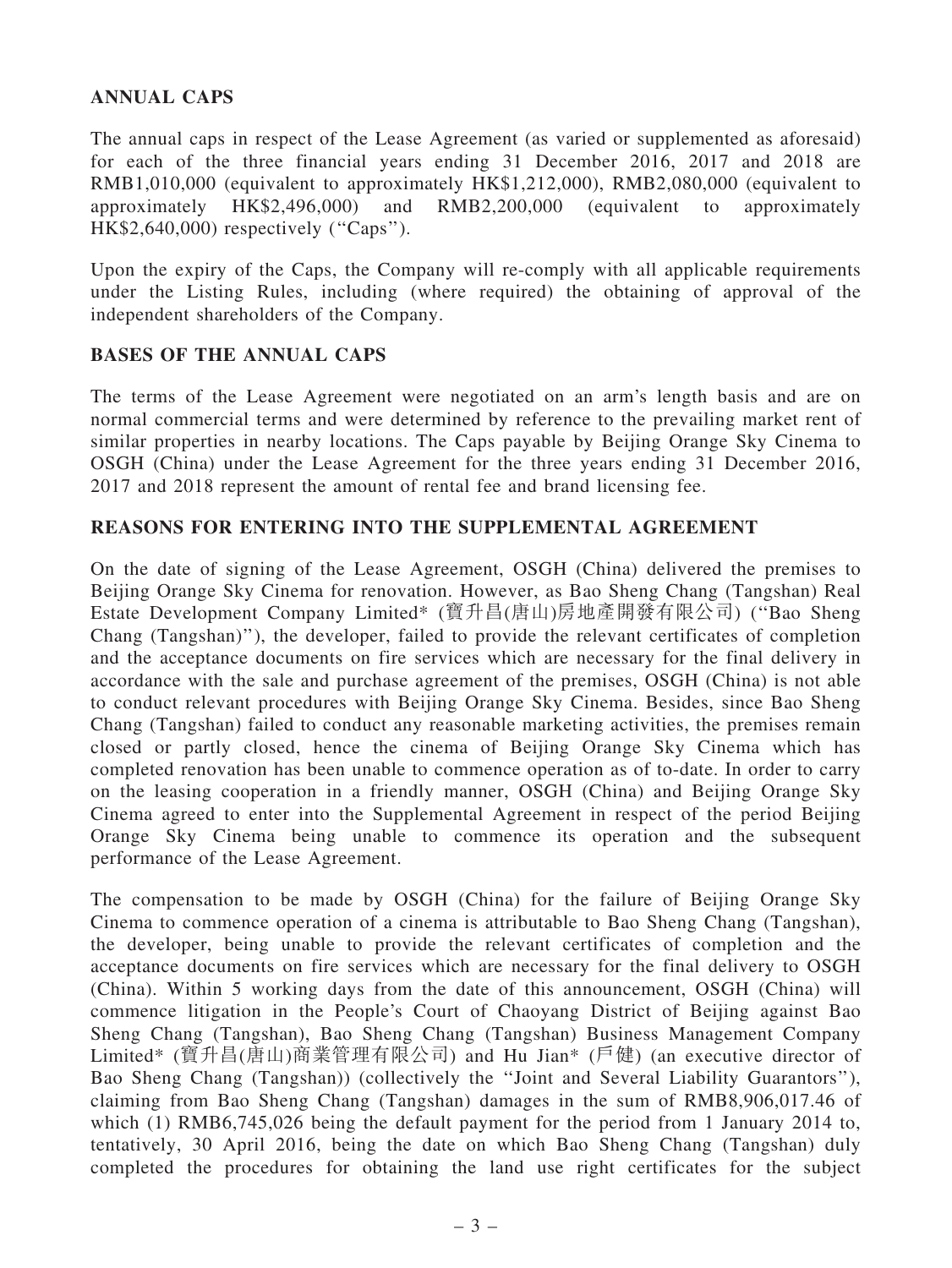property; and (2) RMB2,160,991.46 being the excess of economic loss over the amount of default payment set out in item (1), representing the rental loss arising from the extension of rent-free period to Beijing Orange Sky Cinema, the tenant of the subject property, in compensation for its loss as a result of the unavailability of premises to operate cinemas, and specific performance of the joint obligation by the Joint and Several Liability Guarantors to settle the abovementioned liabilities of Bao Sheng Chang (Tangshan).

On 20 March 2016, Bao Sheng Chang (Tangshan) has commenced litigation against OSGH (China) in the People's Court of Lunan District of Tangshan, claiming OSGH (China) the proceeds of property sales of RMB4,403,544, default payment of RMB500,000 (tentatively), property right registration fees and other costs of RMB15,075, legal costs of RMB80,000, and litigation expenses.

#### IMPLICATIONS UNDER THE LISTING RULES

The transaction under the Lease Agreement constitutes a continuing connected transaction for the Company under Chapter 14A of the Listing Rules.

Mr. Wu and Ms. Wu Keyan hold 99% and 1% equity interest in Beijing Orange Sky Cinema respectively. Mr. Wu is the chairman, a Director and a controlling shareholder of the Company and is interested in an aggregate of approximately 67.15% of the total issued share capital of the Company as at the date of this announcement while Ms. Wu Keyan is a Director of the Company. Accordingly, Beijing Orange Sky Cinema is a connected person of the Company and the Lease Agreement and the transaction contemplated thereunder constitute a continuing connected transaction of the Company. In addition, Ms. Wu Keyan is the sister of Mr. Wu and is an associate of Mr. Wu under Chapter 14A of the Listing Rules.

As the relevant percentage ratios under Rule 14.07 of the Listing Rules in respect of the Caps are more than 0.1% but less than 5%, the Lease Agreement is subject to the reporting, announcement and annual review requirements but is exempt from independent shareholders' approval requirement under Rule 14A.34 of the Listing Rules.

In view of their interests above, Mr. Wu and Ms. Wu Keyan have abstained from voting on the relevant board resolution for approving the Lease Agreement. To the best knowledge, information and belief of the Directors having made all reasonable enquiries, other than Mr. Wu and Ms. Wu Keyan, none of the Directors has material interest in the transactions contemplated under the Lease Agreement and none of them is required to abstain from voting on the relevant board resolution.

# INFORMATION REGARDING THE COMPANY, OSGH (CHINA) AND BEIJING ORANGE SKY CINEMA

#### The Company

The Company is a company incorporated in Bermuda with limited liability, the shares of which are listed on the Main Board of the Stock Exchange.